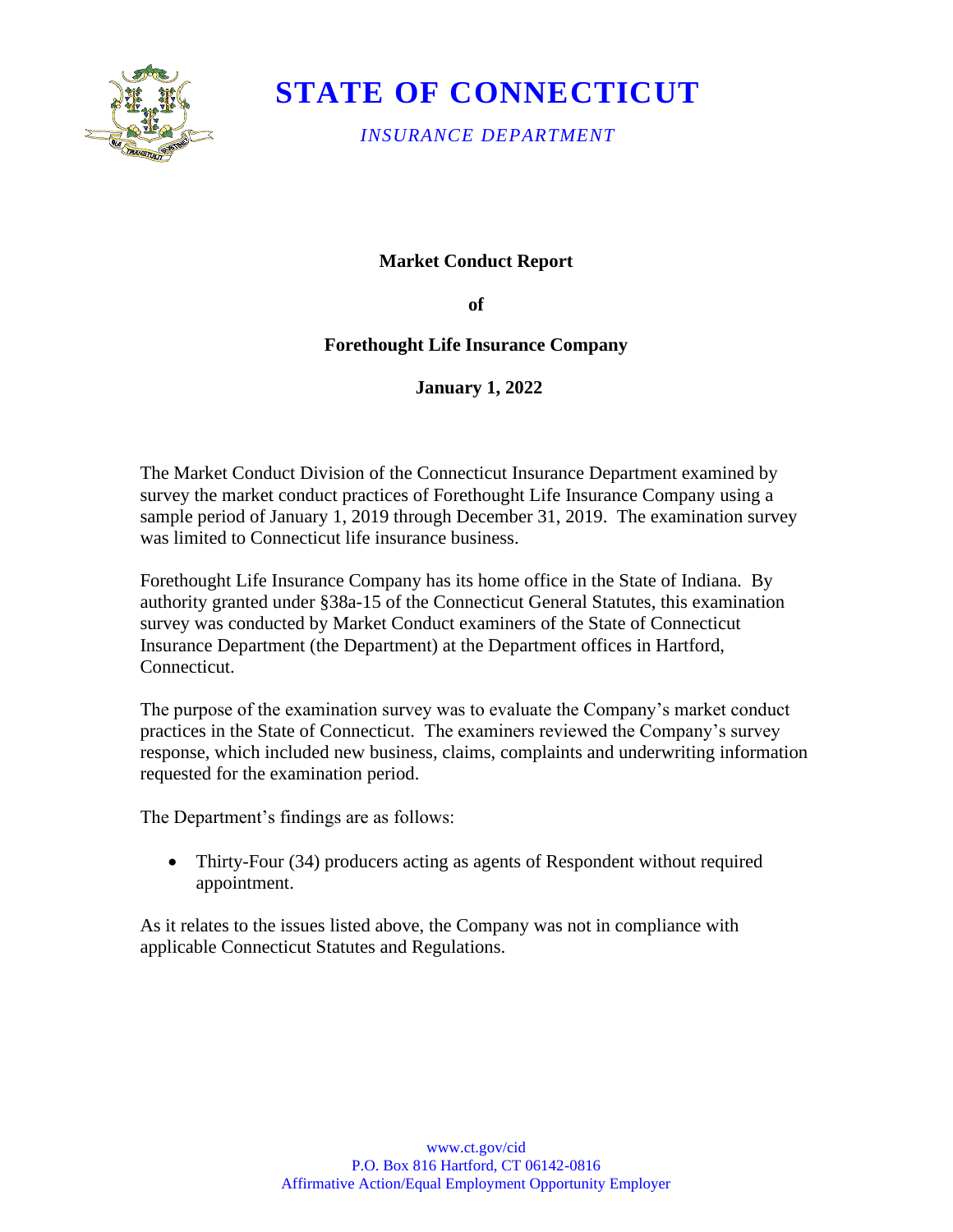

## **STATE OF CONNECTICUT**

*INSURANCE DEPARTMENT* 

### **---------------------------------------------------------------x**  IN THE MATTER OF: DOCKET MC 21-106 FORETHOUGHT LIFE INSURANCE COMPANY: -----~-----~-~------------------~-----------~------------x

### STIPULATION AND CONSENT ORDER

It is hereby stipulated and agreed between Forethought Life Insurance Company and the State of Connecticut Insurance Department by and through Andrew N. Mais, Insurance Commissioner, to wit:

I

WHEREAS, pursuant to a Market Conduct examination, the Insurance Commissioner alleges the following with respect to Forethought Life Insurance Company:

- 1. Forethought Life Insurance Company, hereinafter referred to as Respondent; is domiciled in the State of Indiana and is licensed to transact life and health insurance in the State of Connecticut. The NAIC company code number is 91642.
- 2. From August 1, 2021 through October 28, 2021, the Department conducted an examination of Respondent's market conduct practices in the State of Connecticut covering the period from January 1, 2019 through December 31, 2019.
- 3. During the period under examination, Respondent failed to follow established practices and procedures to ensure compliance with statutory requirements, resulting in the instance of:
	- a) Thirty-Four (34) producers acting as agents of Respondent without required appointment.
- 4. The conduct as described above violates §38a-702m of the Connecticut General Statutes, and constitutes cause for the imposition of a fine or other administrative penalty under §38a-2 and §38a-774 of the Connecticut General Statutes.

II

1. WHEREAS, Respondent admits to the allegations contained in paragraphs three and four of Article I of this Stipulation; and

> www.ct.gov/cid P.O. Box 816 Hartford, CT 06142-0816 Affirmative Action/Equal Employment Opportunity Employer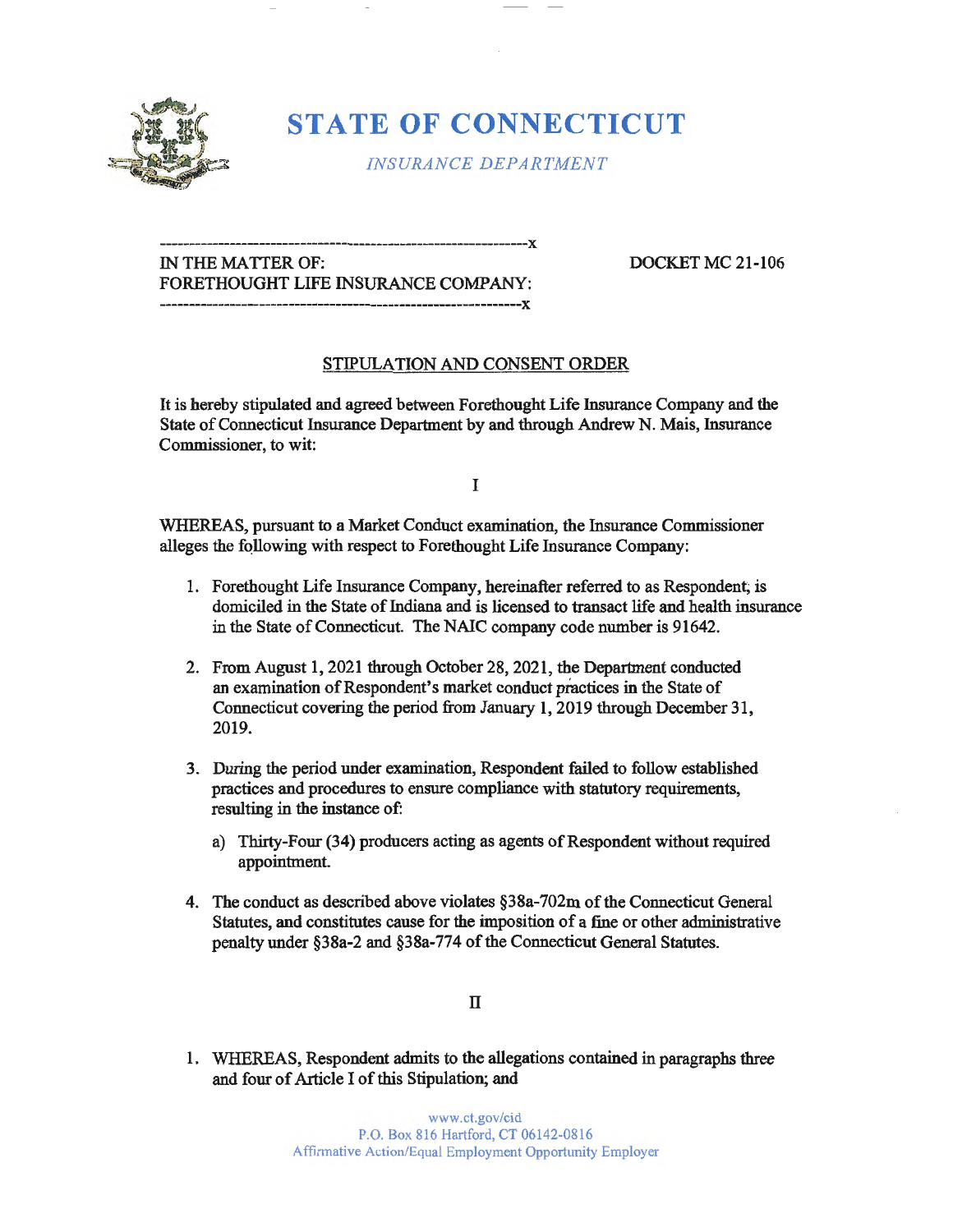- 2. WHEREAS, Respondent agrees to undertake a complete review of its practices and procedures to enhance compliance with Connecticut statutes in the areas of concern, as described in the Market Conduct Report and this Stipulation; and
- 3. WHEREAS, Respondent agrees to provide the Insurance Commissioner with a summary of actions taken to comply with the recommendations in the Market Conduct Report within ninety (90) days of the date of this document; and
- 4. WHEREAS, Respondent agrees to pay a fine in the amount of \$51,000 for the alleged violations described herein; and
- 5. WHEREAS, Respondent, being desirous of terminating this proceeding without the necessity of a formal proceeding or further litigation, does consent to the making of this Consent Order and voluntarily waives:
	- a. any right to a hearing; and
	- b. any requirement that the Insurance Commissioner's decision contain a statement of findings of fact and conclusions of law; and
	- c. any and all rights to object to or challenge before the Insurance Commissioner or in any judicial proceeding any aspect, provision or requirement of this Stipulation.

NOW THEREFORE, upon the consent of the parties, it is hereby ordered and adjudged:

- 1. That the Insurance Commissioner has jurisdiction of the subject matter of this administrative proceeding.
- 2. That Respondent is fined the sum of Fifty-One Thousand Dollars (\$51,000) for the violations herein above described.

Forethought Life Insurance Company

 $B_{\rm V}$ : Christopher K. Fedosh Representative of Insurance Company)<br>(*I*)  $\overline{t}$  of  $\overline{t}$ rtophi K Fedik